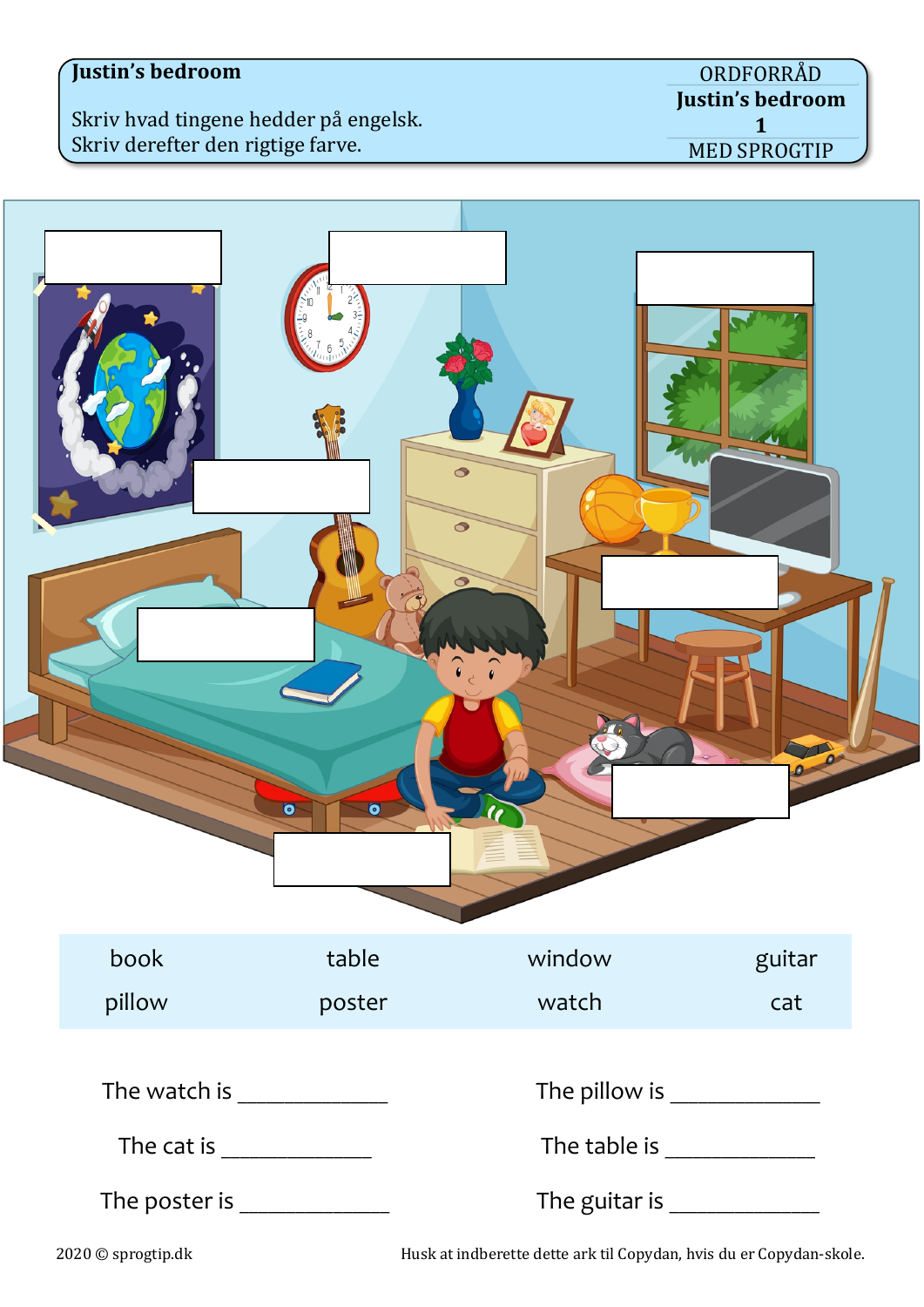Skriv hvad tingene hedder på engelsk. Skriv derefter den rigtige farve.

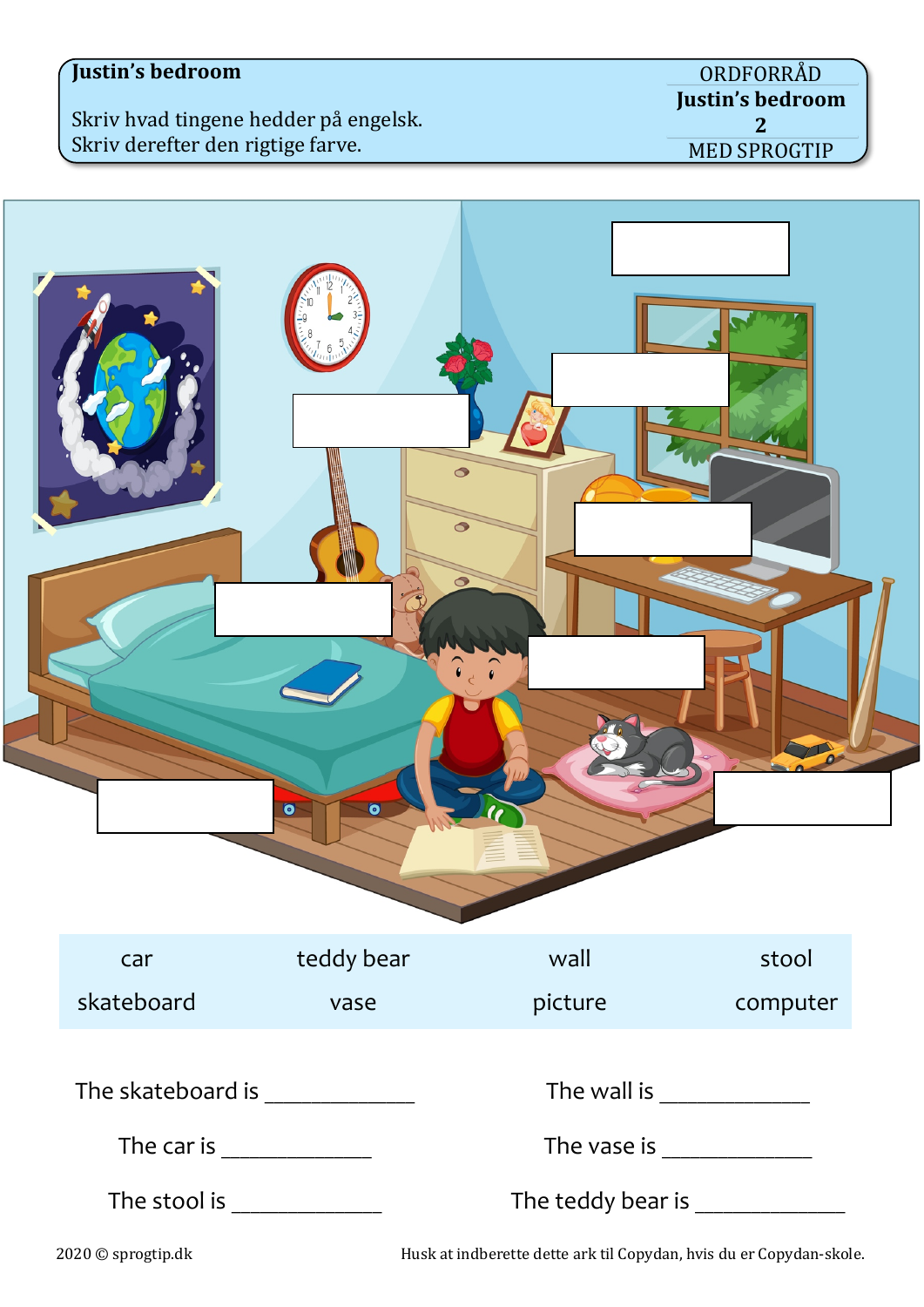Skriv hvad tingene hedder på engelsk. Skriv derefter den rigtige farve.